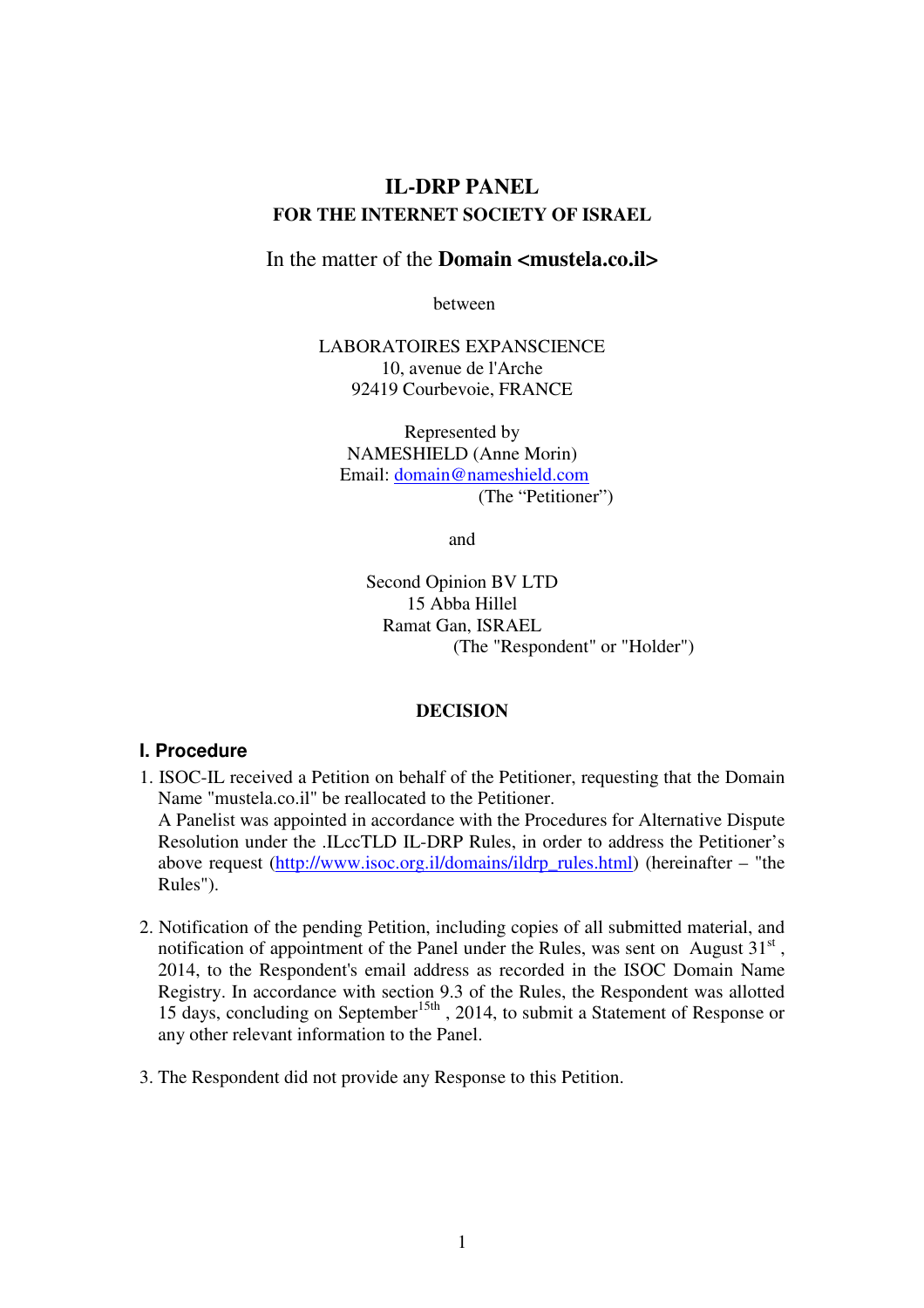# **II. Factual Background**

- 1. The Complainant, LABORATOIRES EXPANSCIENCE, is a French Company, established in 1950, selling cosmetic brands for baby products in the pharmaceutical market worldwide.
- 2. The first MUSTELA trademark was registered by the Complainant in 1951.
- 3. The Complainant registered the domain www.mustela.com in 1998, and has since registered several other international domains consisting of the same mark.
- 4. The disputed Domain www.mustela.co.il was registered by the holder on 19.7.09, and has not been actively used since registration, other than as a parking page.

# **III. The Parties' Claims**

# **A. The Petitioner**

- 1. The Petitioner claims to be a leading cosmetic brand in the European pharmaceutical market for baby products. Growing steadily, the Company now sells more than 10 million products a year throughout the world, in about 60 countries and especially in Israel.
- 2. The Petitioner owns many trademark registrations, which include the the term MUSTELA®. The Petitioner provided reference to several such international Trademark registrations, including the following: 154904 from 16/7/51, 574185 from 1/8/91, 619839 from 9/5/94, 867154 from 22/7/05, and 958744 from 17/01/08.
- 3. The Petitioner states that it has several registered Domains. The main Domain through which it communicates its business is www.mustela.com (registered on 03/12/1998), but it also owns many other International Domain Names, all consisting of the term "Mustela".
- 4. Petitioner notes that the term "Mustela" has no meaning in and of itself, and any internet search of this world will yield a connection to the Petitioner. Therefore, its similarity with the Petitioner's trademark is self evident.
- 5. Petitioner claims that Respondent should have been aware of the Petitioner and its Trademarks, being in the medical business itself, and therefore should have been aware of the Petitioner's rights at the time of registration. Petitioner adds that the fact that Respondent did not make actual use of the website is out of fear of infringement of petitioner's rights.
- 6. Petitioner claims that in accordance with the requirements of the Rules, all elements indicating that the Domain should be transferred to the Petitioner, can be found in the Petition as follows:
	- a. The domain name is identical or confusingly similar to a trademark or service mark in which the Complainant has rights; and
	- b. Holder has no rights in the name; and
	- c. Registration and/or use of the Domain are in bad faith.

# **5. The Respondent**

The Respondent failed to submit any Response to the Petition.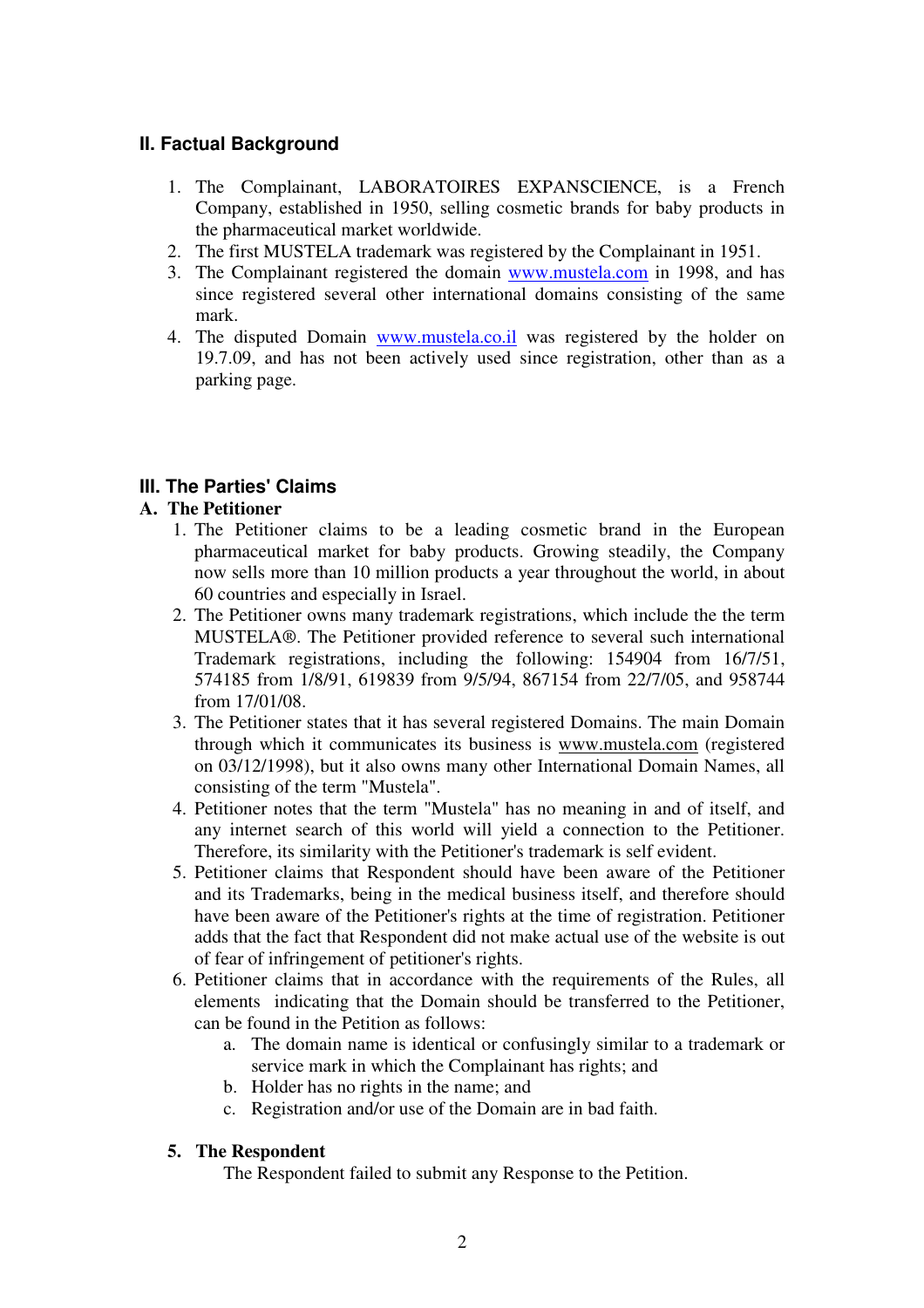### **IV. Discussion**

- 1. The IL-DRP is an alternative dispute resolution procedure intended to provide expedited resolution to disputes regarding the allocation of Domain Names, in accordance with the Rules for Allocation of Domain Names under the .IL country code. By registering a Domain, any Holder agrees to abide by these Rules.
- 2. In order for a case to be brought before an Il-DRP Panel, the Petitioner must show that certain grounds exist.
- 3. Let it be noted that without Response on behalf of the Respondent, the Panel will not refute or argue insufficient or partial claims stated by the Petitioner, but will instead proceed to review whether the information present is in itself sufficient to establish grounds for re-allocation of the Disputed Domains, based on the aforementioned Rules.
- 4. Therefore we will proceed to review existence of the grounds for the request, as follows:

 According to section 3 of the IL-DRP Rules, Disputes regarding allocation of a Domain Name by a Holder may be brought by a third party on the following grounds:

3.1. the Domain Name is the same or confusingly similar to a trademark, trade name, registered company name or legal entity registration ("Name") of the complainant; and

- 3.2. the Complainant has rights in the Name; and
- 3.3. the Holder has no rights in the Name; and

3.4. the application for allocation of the Domain Name was made or the Domain Name was used in bad faith.

4. Each of the claims above needs to be well established by Petitioner. In the following discussion we will address each claim, based on the Materials of the Petition and any other material and information available to the Panel.

#### **a. Name is Same or Confusingly Similar**

The requirement in the Rules is that "the Domain Name is the same or confusingly similar to a trademark, trade name, registered company name or legal entity registration ("Name") of the complainant".

The Disputed Domain Name, disregarding the standard "co.il" suffix, consists of the term "mustela" in its entirety, and is therefore identical to the trademark "mustela".

It has been previously ruled that the suffix "co.il" is to be disregarded for the purpose of determining similarity of a Domain to a Registered Mark, since it is a common suffix indicating that the domain is registered as a commercial Israeli website (see for example ISOC Il-DRP case in the matter of <Crayola.co.il>). Therefore, the suffix should be ignored, and the question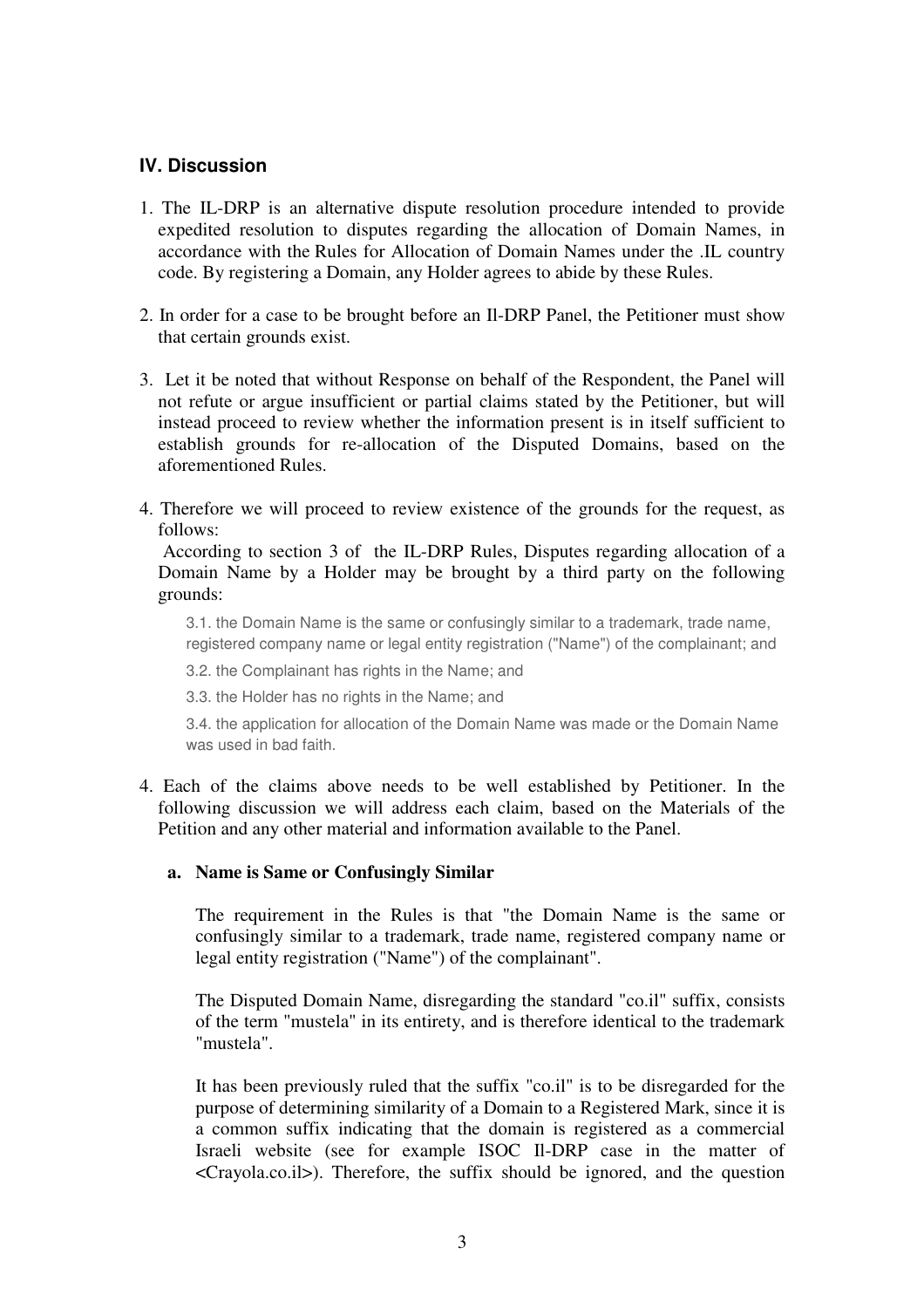remains whether the term "mustela" is the same or confusingly similar to a name of the Petitioner.

The petitioner is the owner of several international Trademark rights in the term "mustela", earliest of which was registered in1951, which is clearly long before the Respondent registered the Disputed Domain.

Beyond the information provided by the Petitioner, let it be noted that the Trademark "MUSTELA" has been registered by the Petitioner in the Israeli Trademark Registry since 1973. Though the petitioner neglected to mention this registration (possible due to language barriers), this fact strengthens the claim for local Trademark recognition in the aforesaid term, and therefore establishing strong similarity between the disputed Name and the Petitioner's Trademark.

Thus, the Panel finds that the Domain is the same as a trademark and service name of the Petitioner, and therefore the first requirement under the rules, is fulfilled.

#### **b. Complainant has Rights in Name**

The following are clear indications of the Petitioner's Rights in the Disputed Domains:

- Petitioner launched "Mustela" services in 1951, and has been providing baby products in the European pharmaceutical market under the same Trade Name since that time.
- Over the years the Petitioner has increased its market internationally and is currently selling its products in over 60 countries, including Israel.
- The petitioner holds several registered domain names, all including the name "mustela", including www.mustela.co.eg, www.mustela.com.jo www.mustela.com.lb , www.mustela.com.sa , www.mustela.com.sy , etc.
- The term "Mustela" has become well known around the world. A google search of the term "Mustela" yields various results, all of which are related to the Petitioner's skincare and baby products worldwide.
- Petitioners rights to the name can also be gathered from a previous WIPO case, in which the Panel recognized the Petitioner's rights in the term "Mustela", and agreed to transfer domains incorporating said term, back to the Complainants (see case No. D2006-1604 **Laboratoires Expanscience v. Juan Enrique Cobos).**

All of the above clearly indicates that to date, the Petitioner has clear rights in the name "Mustela", as a well-known mark, registered Trademark and Trade Name, and has established rights in the Disputed Domain.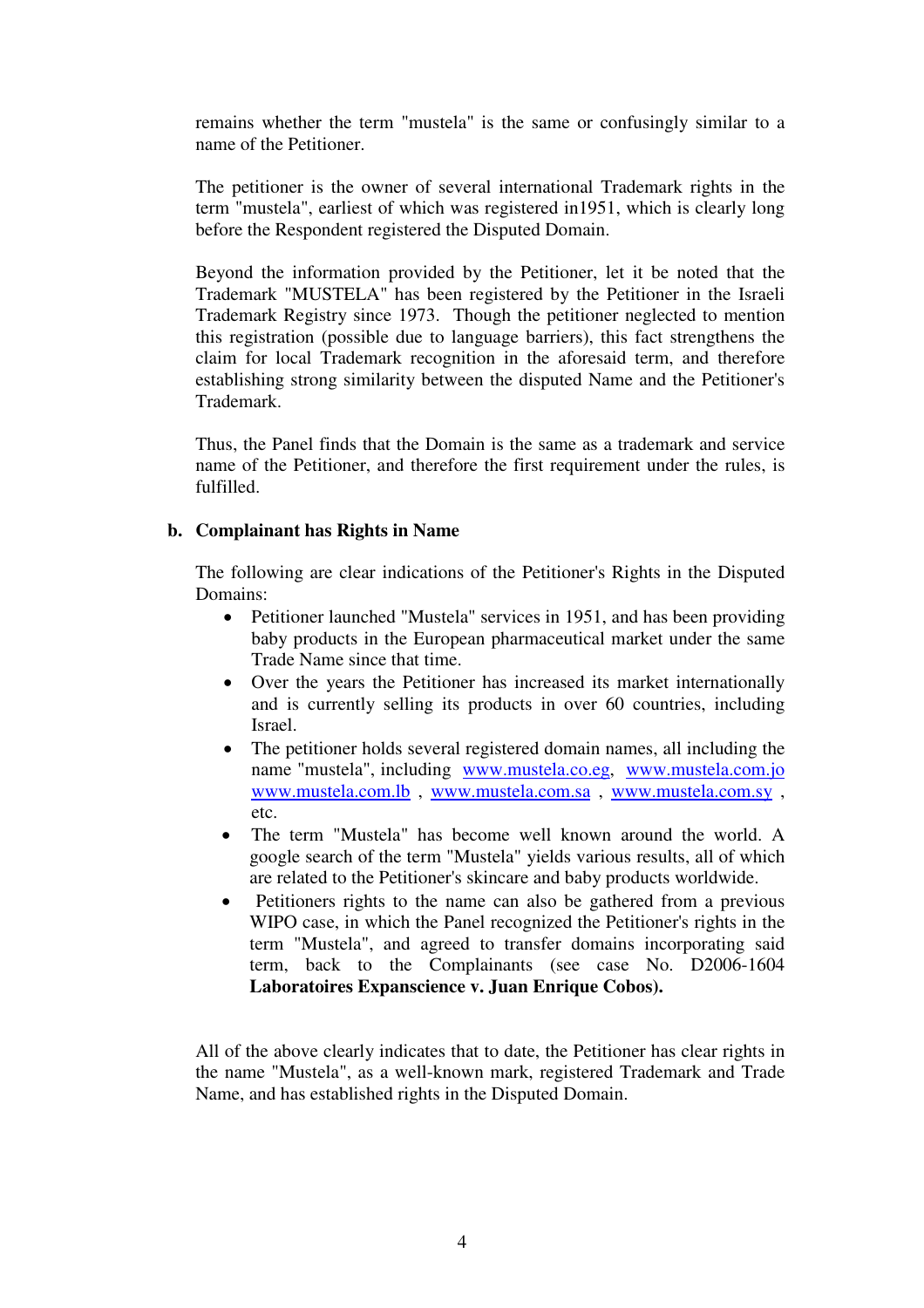#### **c. Respondent has no Rights in Name**

Respondent has no known association whatsoever with the Petitioner or its services, and is in no way an authorized dealer, distributor or licensee of the Petitioner.

The Panel has no indication of any claim or application on behalf of the Holder for registration of any Trademark rights in the term "Mustela" or with the Petitioner.

The term "Mustela" is not a generic term in any way, nor does it appear in any dictionary. It is clearly a distinctive term. Therefore, any meaning attributed to it is by way of trade name or trade mark. Respondent has not demonstrated any such connection or use of the term "Mustela", nor any potential generic use.

Moresoever, the Holder, Second Opinion Ltd, appears to be a professional in the medical area. As such, it should have been familiar with the "Mustela" trademark, as it is in a closely related field of expertise, and has been in business and internationally known long before registration of the disputed Domain.

Finally, the website under the Disputed Domain is parked on a web-hosting page, consisting of reference to various commercial links. It is not being put to any actual use by the Holder, makes no reference to it or its business, and may at times even refer to the Complainant's competition. Nothing anywhere in the current website establishes any connection whatsoever to the Holder.

The Holder failed to provide a Statement of Response to this Petition, and thereby all the above claims remain unrefuted.

Based on the above, the Petitioner has created a Prima Facie case establishing that the Respondent has no legitimate interests in the Disputed Domain.

Therefore, in light of all the above, the Panel finds sufficient grounds to establish that the Holder has no rights in the name.

### **d. Registration or Holding in Bad Faith**

Section 3.4 requires that "the application for allocation of the Domain Name was made or the Domain Name was used in bad faith". Though the Rule requires that either the registration or the use be in bad faith, it appears that in this case, there are multiple acts on behalf of the respondent which are indicative of bad faith both in registration and in use, as follows:

Bad Faith in Registration of the Domain:

The Petitioner has been providing its services since 1950, first trademark being registered in 1951. The Holder registered the disputed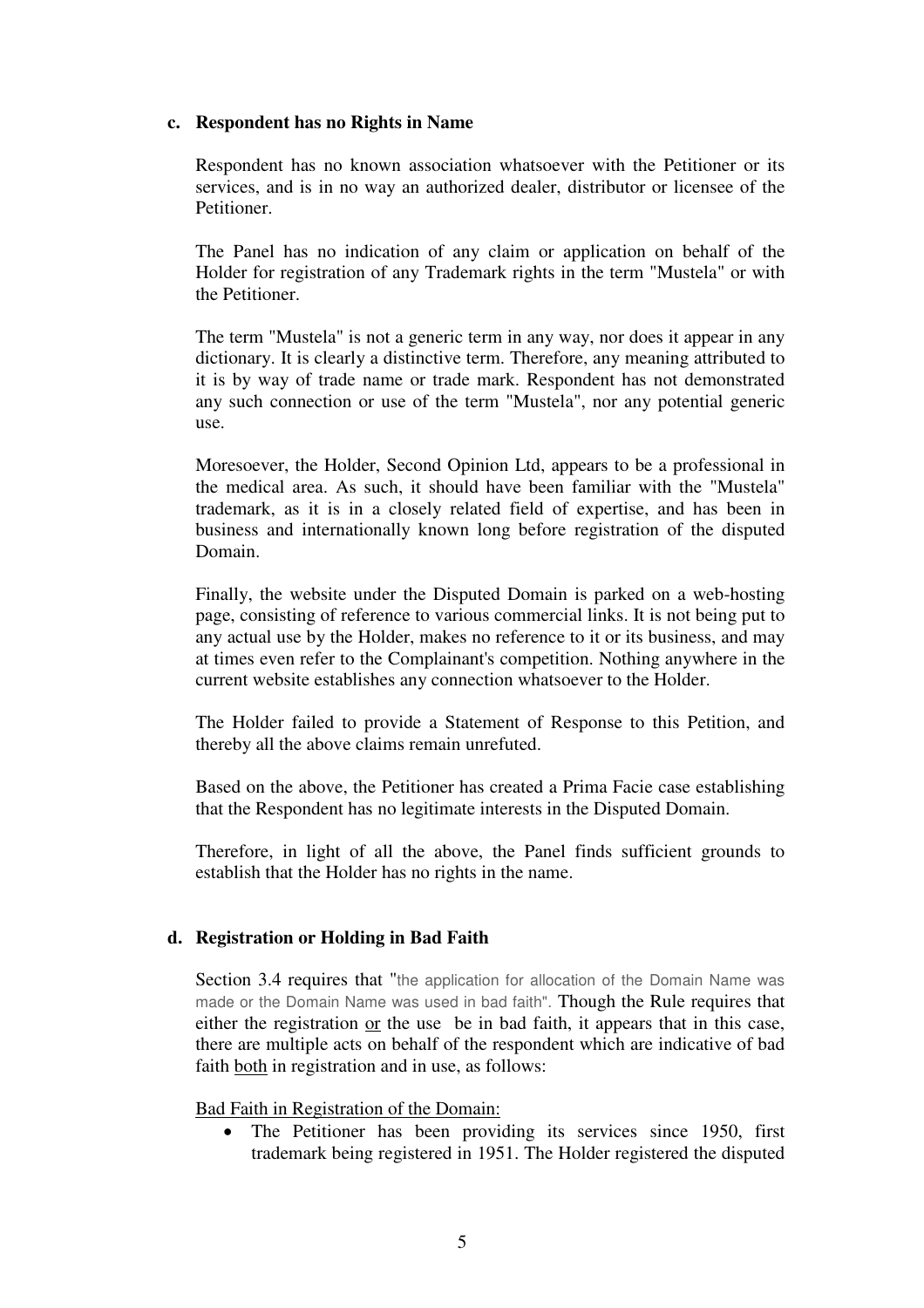domain in 2009. It is difficult to contend that the Holder had no reason to be aware of the existence of the Trademark Registration.

• The term "Mustela" is not a generic or commonly used term, has no inherent meaning of its own and has no direct relevance to the Respondent himself or any activity conducted by him, and it is therefore highly likely that the Respondent was aware of the existence of the petitioner and of his rights in the Name at the time of registration.

Bad Faith in Use of the Domain:

- Since the date of registration and to this present date, the Domain directs to a website consisting of a Parking Page by the service provider, referring to several commercial links. There has been no active use of the Domain by the Respondent and no mention of the term "Mustela" or any use thereof.
- As mentioned in the WIPO Overview of Panel Views on Selected UDRP Questions, when a parking page is used regarding a term that is not a generic term but is trademark based, as is the case with Mustela, such links are generally considered unfair use resulting in misleading diversion.

(http://www.wipo.int/amc/en/domains/search/overview2.0/#26)

- According to Section 4.1 of the Rules, evidence of bad faith can be expressed as follows: " circumstances indicating that the Holder has requested allocation or holds the Domain Name primarily for the purpose of selling, renting, or otherwise transferring the Domain Name allocation to the complainant who is the owner of the trademark or service mark or to a competitor of that Complainant, for valuable consideration in excess of documented out-of-pocket costs directly related to the domain name". In this case, the Respondent, who did not present any claims in response to this herein Petition, clearly has no interest in holding the Domain or using it for any purpose of its own, but is solely interested in gaining profit from some rightful owner who may present an attractive offer in return for the name. As found by several WIPO Panels, passive holding of a website, even without taking active action in aiming to obtain considerable gain, can still be considered bad faith use of a Domain. (see Telstra Corporation Limited v. Nuclear Marshmallows, WIPO Case No. D2000-0003, <)
- The Petitioner failed to reply to this Petition, thus all the above claims, as made by the Petitioner, remain unrebutted. Lack of response does not automatically prove bad faith, but particularly in cases regarding use of a distinctive term, evidence must be provided to indicate Holder's interests in the Distinctive Term. Lack thereof provides